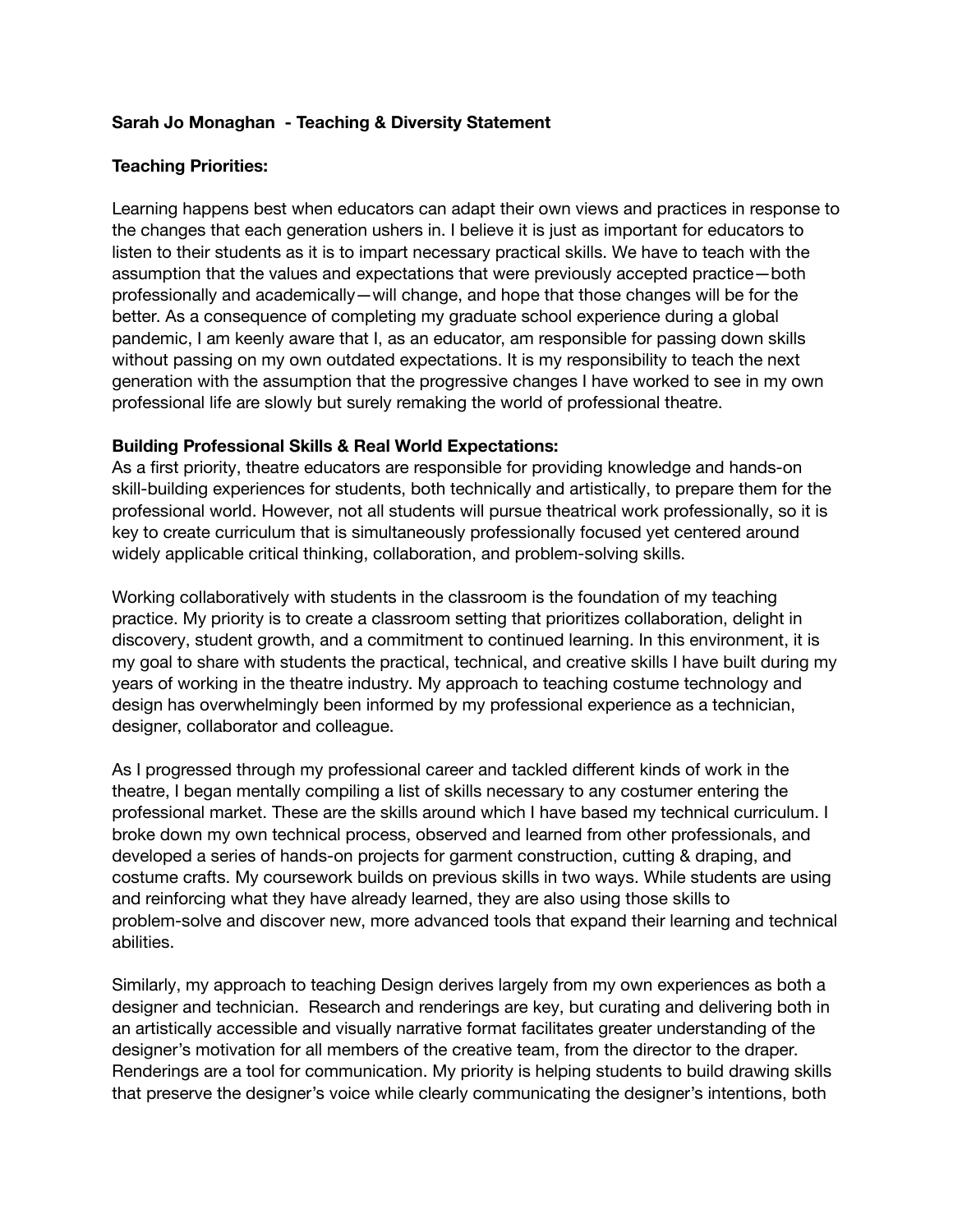practically and emotionally. I encourage students to experiment with a variety of mediums, both traditional and digital, so they can discover the best tools for their own practice.

My experience has demonstrated the necessity of teaching costume design and costume technology in tandem. One informs the other. As a draper, I know from experience that common technical language is necessary in realizing a designer's vision. When basic principles of construction are not understood by a designer, collaboration with their technical support team will suffer. Similarly, a draper's responsibility is to understand the emotional objectives of the designer and have the tools to propose solutions that will work for everyone to realize a complete design. I build curriculum that places equal value on both technical skills and design skills, training students to be equally fluent in both the practical and artistic language of costuming.

Beyond the concrete skills of technology and design, I also endeavor to bring the greater lessons of my professional experience into my classroom. Everyone has different strengths and limitations. Learning what those are and how to articulate them is a skill that can be learned if it is an expectation that is taught. I encourage students to understand where their strengths lie, what they bring to the table, what their limitations are, and how to articulate both proactively. I believe in saying "I know what I can do," and sometimes this comes with the caveat of, "and I know what I *can't* do." I believe it is necessary for educators to encourage collaboration while simultaneously demonstrating consistent boundaries and expectations. By this example students are able to develop an understanding of how to best serve the work, what to ask for to make it happen, and when to ask for help. Making my classroom a safe space for this kind of learning to happen is possibly my most important core value as an educator.

#### **Forward Thinking Artistic Practice:**

Theatre has historically weathered natural disasters, wars and plagues. Audiences always return to the seats. However, theatre also evolves, changing its form to serve the stories of the audiences who need them. As theatre practitioners and educators, our particular work at this time of transition is to create a curriculum that honors our past while serving our future. As an educator, I place a high priority on finding innovative ways of teaching foundational artistic principles, tools for analysis, and practical skills that can easily serve traditional theatrical narratives and effectively translate to new media such as film, television, devised work, other unscripted genres, and the emerging fields of animation and interactive game design. The heart of all of these disciplines is storytelling, and I prepare students to become good storytellers in a variety of modern mediums.

Digital relevance is key to professional success. While traditional skills create a firm foundation, students entering the professional world today need to be equipped with, at minimum, basic digital tools such as familiarity with photo editing software and digital drawing tools. Incorporating website design and website maintenance into coursework as common practice should be the expectation, particularly in response to the current shift to primarily digital professional recruitment formats. In order to continue to serve students, educators are responsible for continuing to educate themselves and often it is the students who know best how they need their teachers to shift and grow. The challenge as an educator is to stay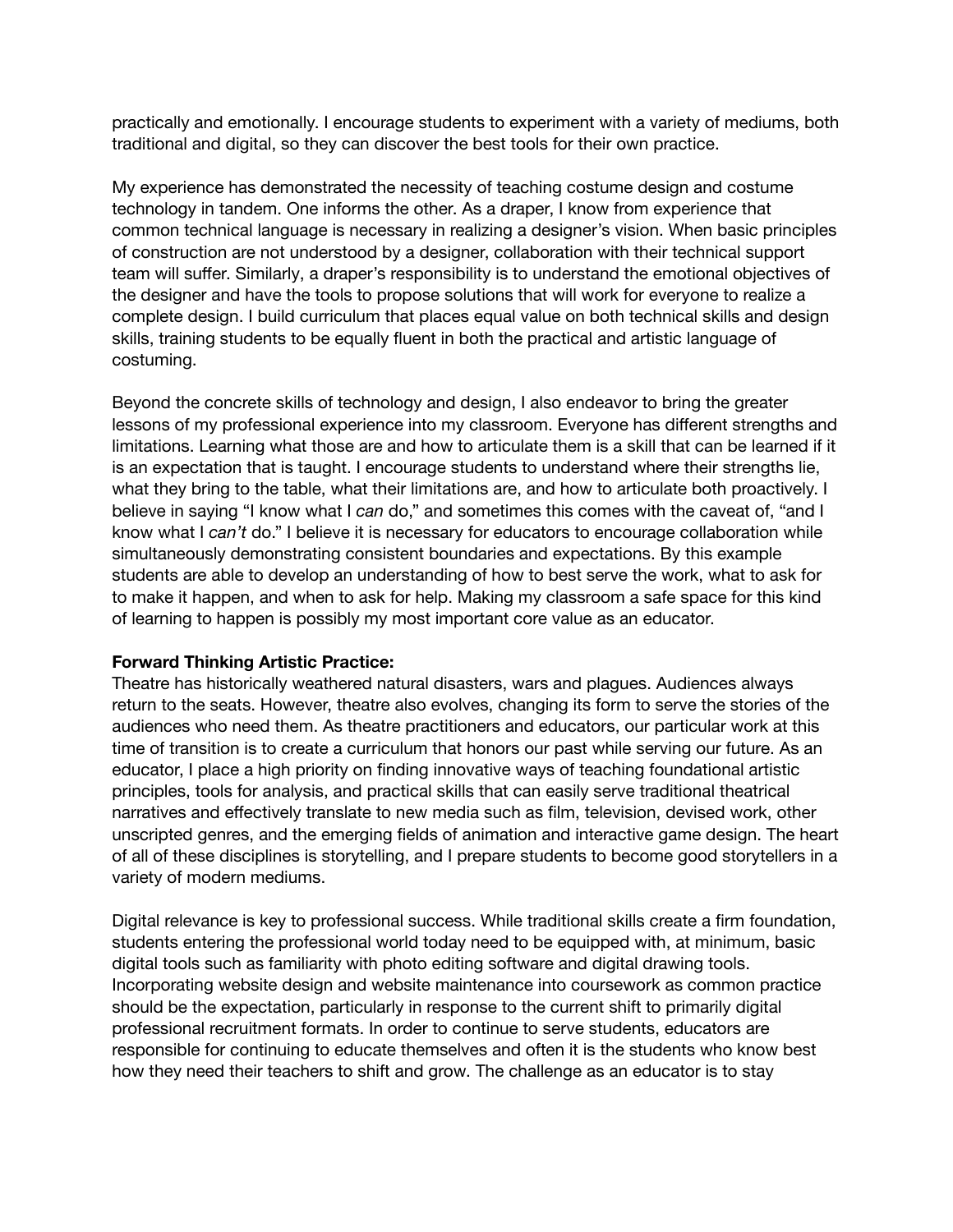relevant, pay attention and, when it becomes clear that the iPod shuffle isn't going to cut it anymore, ask a student what to replace it with.

#### **Colonial Deconstruction, Cultural Fluency, Artistic Ethics & Body Positivity:**

Despite the lofty, moral ambitions of theatre as an art form of free expression, professional and academic theatre have historically been passive participants in a systemic culture of oppression that underserves and under-represents people of color, women, LGBTQ people and the disabled. These are subtle, quiet prejudices that place obstacles in the way of free and equitable expression. In the theatre industry, this quiet, systemic prejudice is allowed to continue through passive acceptance and a reluctance to "make waves" or be perceived as a "bad team player." My own professional and academic experience has shown me that injustice is perpetuated by the acute reluctance of many to talk about systemic bias, particularly in the intimate, day-to-day interactions of our separate disciplines. As both an educator and a compassionate member of my global community, I take it as my personal responsibility to actively engage in necessary conversations about systemic bias in the classroom, the fitting room, the production meeting and at the dinner table, if that is what it takes. It is my responsibility to educate when and where I am empowered to do so, and it is my responsibility to remain available to be re-educated with grace and gratitude when necessary. This is a lifetime worth of work, but it is the work that I have been asking for as a student and as an educator. It is the work that I hear my peers and my students asking for. Moving forward in my teaching career, I will be continuously learning from my students in order to work with them toward a better world than the one I grew up in.

As theatre moves ever further away from the limitations of colonial traditions, our craft is entering a new era of responsibility in which we must commit to an active reexamination of accepted values and practices. As educators, it is our responsibility to integrate conversations about artistic ethics and cultural responsibility into our classrooms. Individuals are inevitably responsible for establishing their own moral code and set of ethical values by asking themselves the right questions. For any theatre artist, the first question needs always be, "Am I the right artistic voice to be telling this story?" I try to describe this process to students like a flow chart where one question might have several answers. The responsibility of educators is not to give students a yes or no, rather it is to give students more questions they can ask themselves so they can reach the answer for themselves.

As costumers, our ethical responsibility extends beyond the scope of other disciplines. We are in the unique position of being responsible for the physical well-being of the performers who are doing the active work of our theatrical craft. Clothing and costumes are deeply personal because they are carried on peoples' bodies. As costume designers, it is our responsibility to approach every body we dress with kindness and compassion. All bodies are good bodies. It is always my goal to establish a classroom and fitting room culture that deconstructs the social language and practices that actively perpetuate harm. I advocate for extending gratitude to our bodies, exactly as they are in the moment, and I will actively repudiate language or behavior that implies or states that any body is deficient. The backs that literally carry our labor as costumers must always be treated with care because without their work our costumes are just clothes.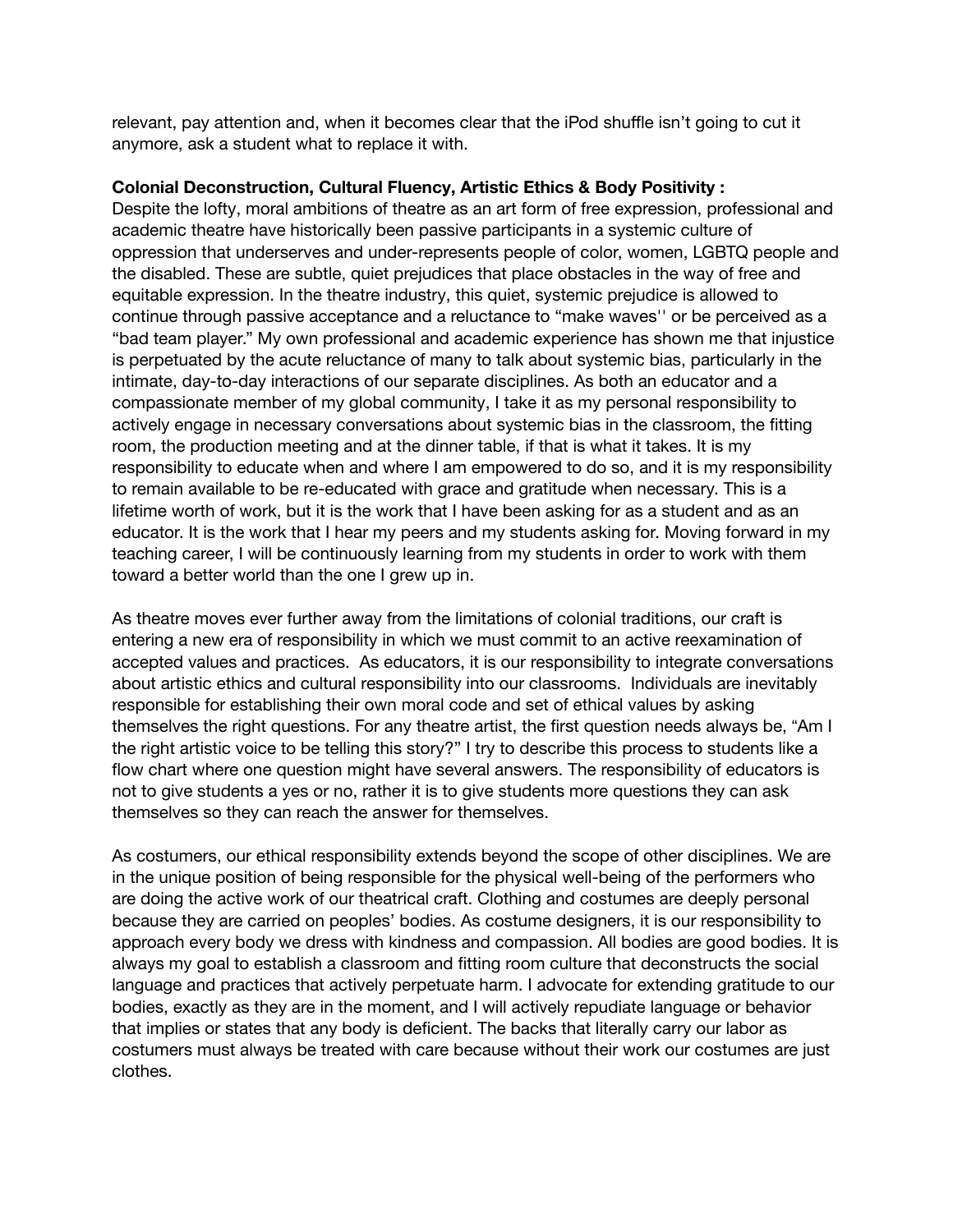### Research Interests:

**Art Education & Learning Disabilities:** As a person who navigates both my education and my professional life with a learning disability, I am deeply interested in pursuing my own research into arts and education and the role both can play in the development of neurodiverse people.

**Anti Racism & Colonial Deconstruction in the Arts: Integrating antiracist work and active** colonial deconstruction into academic practice requires constant and persistent engagement on the part of educators as a primary aspect of both classroom and research pursuits.

**Wage Equality & the Gender Gap in Theatre:** Professional theatre, like the majority of other professional occupations suffers from a consistent problem with wage inequality. This predominantly occurs in historically gendered disciplines, specifically costuming. I am interested in pursuing research into how this inequitable practice is perpetuated in both academic and professional settings.

**Costuming & Gender Identity:** As society progresses, concepts, social behaviors and expectations about gender continue to shift. Developing new language, design and technical practices to serve this shift is a necessary area of research, understanding, and reeducation.

**Translating Narrative Tools of Analysis for Costumers: Many of the tools used for literary** and theatrical analysis have only been used, researched, and discussed in broad academic contexts. I am interested in deconstructing the common vocabulary of theatrical analysis with specific application to costumers and costume design. Research questions include: How might the narrative and analytical tool, the Hero's Journey, be applied to inform costume choices? How are costumers responsible for translating the nuances of character archetype as visual narratives?

**Devised Work & Costumes:** Devised work has become an increasingly common theatrical practice with a variety of approaches. Costumers consistently struggle with the nontraditional nature of the work and the often very condensed construction timelines this work requires. While a great deal of scholarly work has been put forward by directing and acting professionals about devised work, very little has been written about devised work in other theatrical disciplines. Research questions include: What is the role of costumes in devised work? How do we develop effective tools for all disciplines to be involved in devised work in a way that is equitable, particularly in terms of labor and time, for all members of the production team?

**Continuing Education & Technical Skill Building:** Maintaining and building technical skills in new areas as a technician and educator is a consistent and continuous responsibility. As a costume technician and designer first, active self-improvement is a necessary research pursuit. Research and continuous education areas that I intend to pursue include furthering my fluency in theatrical makeup and prosthetics design and application, wig construction and styling, puppetry construction, and performance practices, theatrical fabric dyeing practices and methods, and sewing machine and serger maintenance.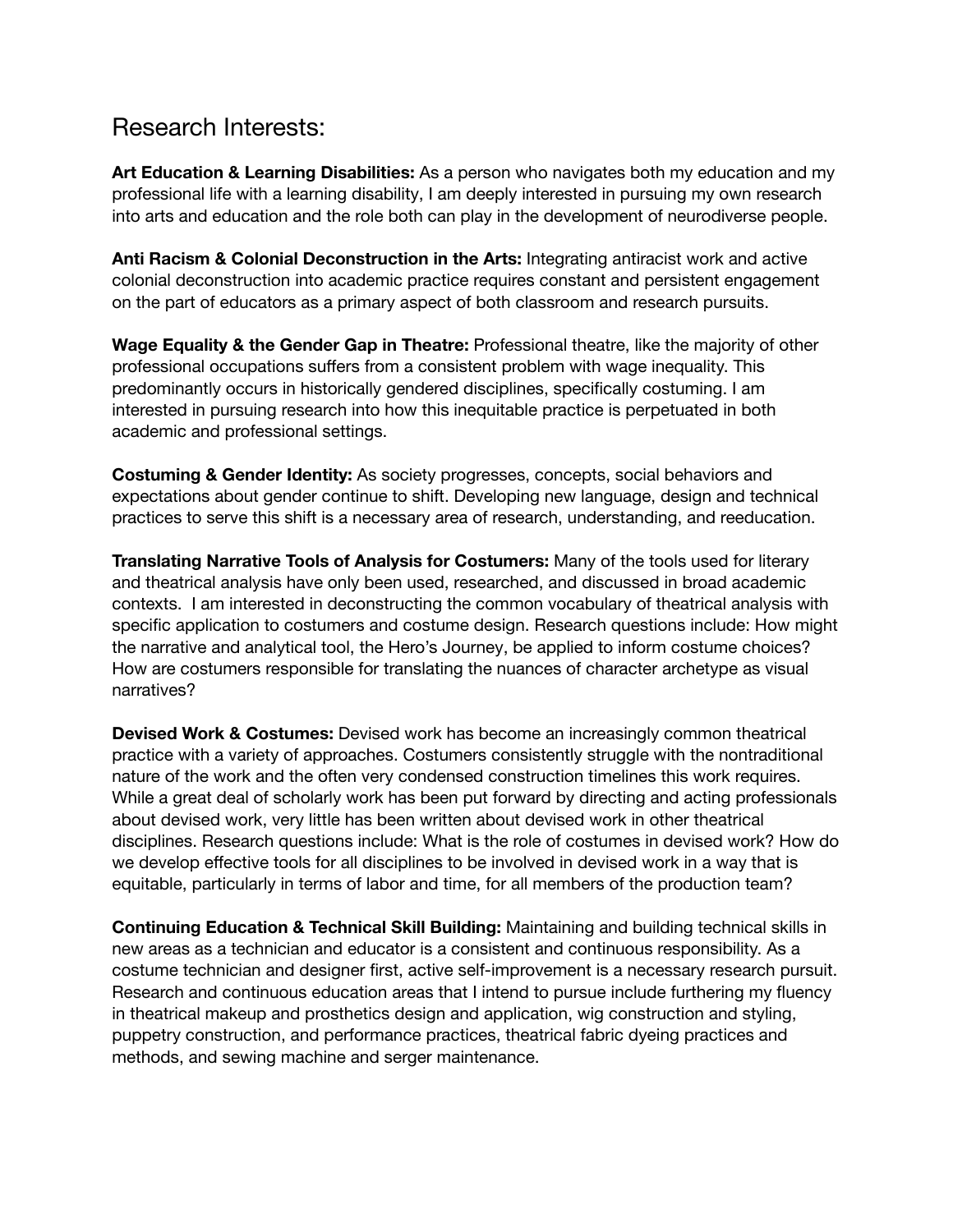# Service Focus:

**Racial Equity Training & Diversity:** I am committed to the necessary work of equity both inside and outside the classroom. As a member of an academic community, I am committed to service in aid of building a more equitable and accessible academic landscape.

**Curriculum Development:** Making sure that my own curriculum is in keeping with the needs of my students, colleagues and peers requires that I be an active participant in the larger curricular choices that shape both my department as well as the larger academic community.

**Season Selection:** A successful academic season is one in which everyone learns something AND the box office at least breaks even. Choosing a season that provides opportunities for students to learn and puts butts in seats is a tricky business. Having the right voices onstage and offstage requires that all disciplines are represented in the season selection committee room.

**Union Representation:** Union participation has always been one of my professional priorities and will continue to be work that I actively participate in throughout my career.

**URTA & USITT:** Making and maintaining connections with leading professional resources within the theatrical community is a necessary responsibility of educators. I am particularly interested in developing common language and practices with the resources that build bridges between academic and professional practice, such as developing a communal standard of skill expectations for entry-level theatrical practitioners and guidelines for industry standard arts and technical education.

## Student Comments:

**ŗ**The organization, teaching style, assignments, instructor support/knowledge and great use of class time [contributed the most to my learning]. I felt respected and welcome - a wonderful learning environment."

- Flat Patterning, 2015.

ŗSarah was a great instructor! I learned so much more than I thought was possible in a semester. I really enjoyed and appreciated her teaching methods."

- Flat Patterning, 2015

"The instructor herself was fun and easy to understand. She made this class worthwhile." - Stage Craft, 2015

"Sarah's hands-on approach and willingness to help us solve problems [contributed most to my learning.] She always tries to word things in a way each individual can understand." - Draping, 2016